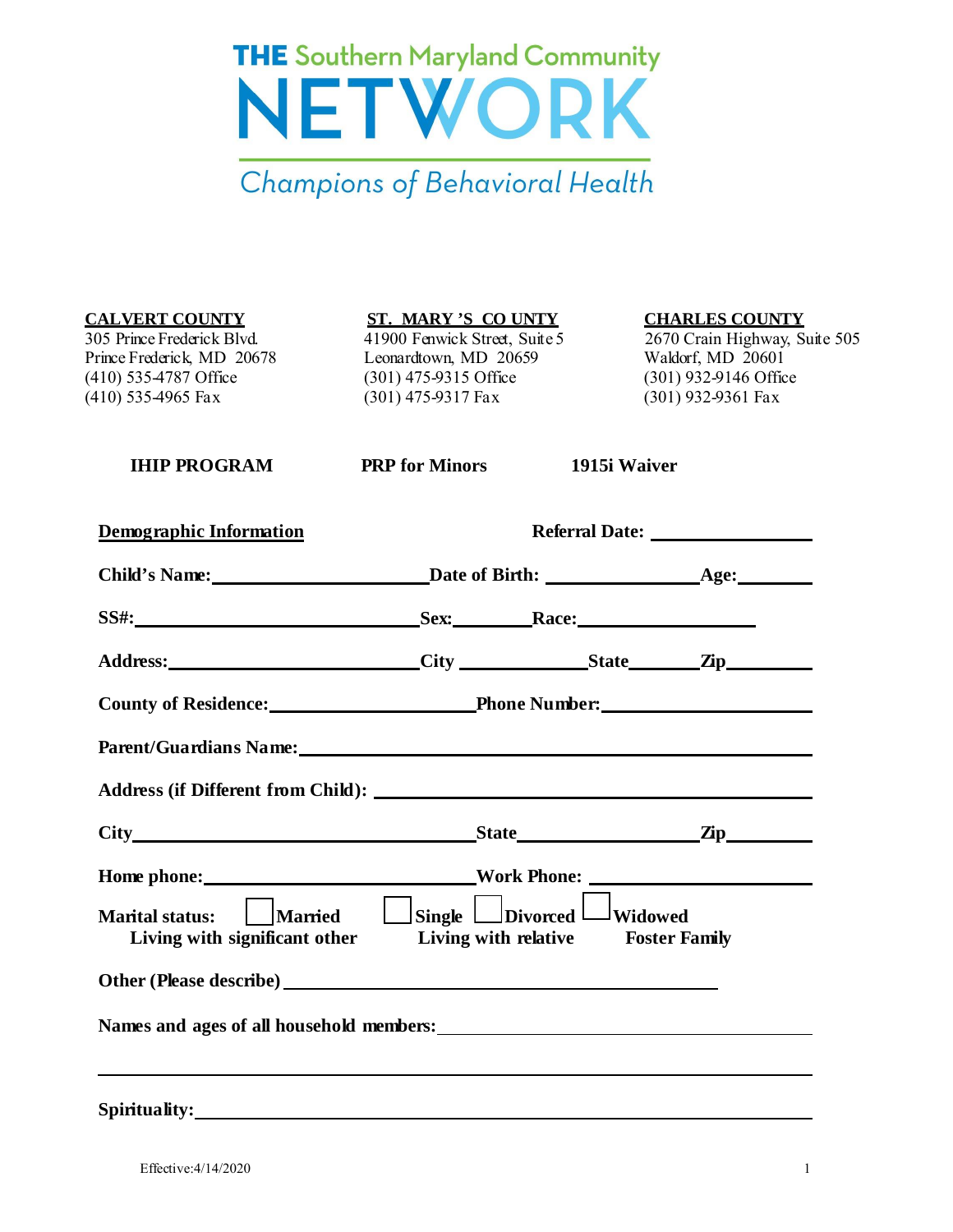## **Insurance Information**

| <b>Medical Assistance Number:</b> Number:                                                                                                                                                                                          |  |                                              |  |  |
|------------------------------------------------------------------------------------------------------------------------------------------------------------------------------------------------------------------------------------|--|----------------------------------------------|--|--|
|                                                                                                                                                                                                                                    |  |                                              |  |  |
|                                                                                                                                                                                                                                    |  |                                              |  |  |
| <b>Referral Source</b>                                                                                                                                                                                                             |  |                                              |  |  |
| **Minor must be in active mental health treatment with a licensed professional to be<br>served by PRP services.**                                                                                                                  |  |                                              |  |  |
|                                                                                                                                                                                                                                    |  | Name of referring Person: Credentials/Title: |  |  |
| Address: City State Zip                                                                                                                                                                                                            |  |                                              |  |  |
| Phone: <u>Communication:</u> Communication: Communication: Communication: Communication: Communication: Communication:                                                                                                             |  |                                              |  |  |
| Signature of Licensed Mental Health Professional including credentials/title:                                                                                                                                                      |  |                                              |  |  |
| Therapist agrees the minor's life skills can be expected to improve through medically<br>necessary Rehabilitation services.<br><u>Nes</u> No<br><b>Court Ordered (If yes, note Court and Contact Name):</b>                        |  | $ $ Yes $ $ No                               |  |  |
| Reason for Referral: <u>contracts</u> and the contract of the set of the set of the set of the set of the set of the set of the set of the set of the set of the set of the set of the set of the set of the set of the set of the |  |                                              |  |  |
| This minor is judged to be in enough behavioral control to be safe in PRP:<br>$ Yes $ No                                                                                                                                           |  |                                              |  |  |
| What places the child at risk of being placed out of the home at this time?                                                                                                                                                        |  |                                              |  |  |
| Has this referral been reviewed/discussed with the consumer's parent/guardian?<br>Yes $\Box$ No                                                                                                                                    |  |                                              |  |  |
|                                                                                                                                                                                                                                    |  |                                              |  |  |
| <b>Education</b>                                                                                                                                                                                                                   |  |                                              |  |  |
| Child's School: Note that the set of the set of the set of the set of the set of the set of the set of the set of the set of the set of the set of the set of the set of the set of the set of the set of the set of the set o     |  |                                              |  |  |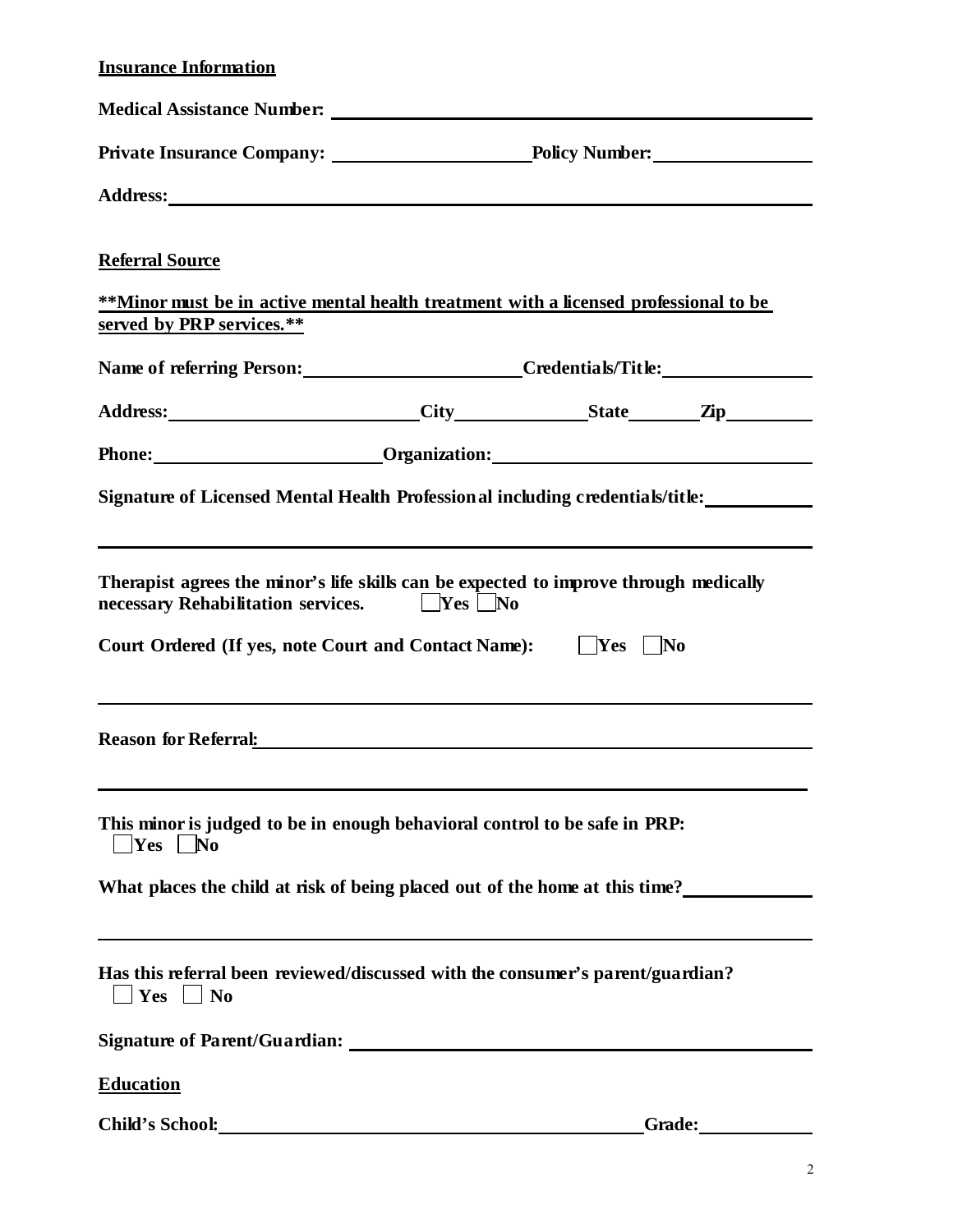|                                                            | Special Education Needs: Manual Communication of the Special Education Needs:                                                                                                                                                        |
|------------------------------------------------------------|--------------------------------------------------------------------------------------------------------------------------------------------------------------------------------------------------------------------------------------|
|                                                            | School Psychologist: Phone: Phone:                                                                                                                                                                                                   |
| <b>Clinical Information</b>                                |                                                                                                                                                                                                                                      |
|                                                            | Outpatient Therapist: Phone: Phone: Phone:                                                                                                                                                                                           |
| Please check the outpatient therapist's credentials below: |                                                                                                                                                                                                                                      |
|                                                            | $\text{LGSW}$ LCSW L $\text{LCSW-C}$ LGPC LCPC PhD PsyD                                                                                                                                                                              |
|                                                            |                                                                                                                                                                                                                                      |
|                                                            | Outpatient Psychiatrist: Phone: Phone: Phone: Phone: Phone: Phone: Phone: Phone: Phone: Phone: Phone: Phone: Phone: Phone: Phone: Phone: Phone: Phone: Phone: Phone: Phone: Phone: Phone: Phone: Phone: Phone: Phone: Phone: P       |
|                                                            | Address: Andreas Address: Address: Address: Address: Address: Address: Address: Address: Address: Address: Address: Address: Address: Address: Address: Address: Address: Address: Address: Address: Address: Address: Address       |
|                                                            |                                                                                                                                                                                                                                      |
|                                                            | Current Medication (dosage and time):<br><u>Lateral and time</u> and time and time in the set of the set of the set of the set of the set of the set of the set of the set of the set of the set of the set of the set of the set of |
|                                                            |                                                                                                                                                                                                                                      |
|                                                            | ,我们也不会有什么。""我们的人,我们也不会有什么?""我们的人,我们也不会有什么?""我们的人,我们也不会有什么?""我们的人,我们也不会有什么?""我们的人                                                                                                                                                     |
|                                                            | Previous Hospitalizations/ RTC/ Out of Home Placements (Include Location and dates):                                                                                                                                                 |
|                                                            |                                                                                                                                                                                                                                      |
|                                                            |                                                                                                                                                                                                                                      |
|                                                            |                                                                                                                                                                                                                                      |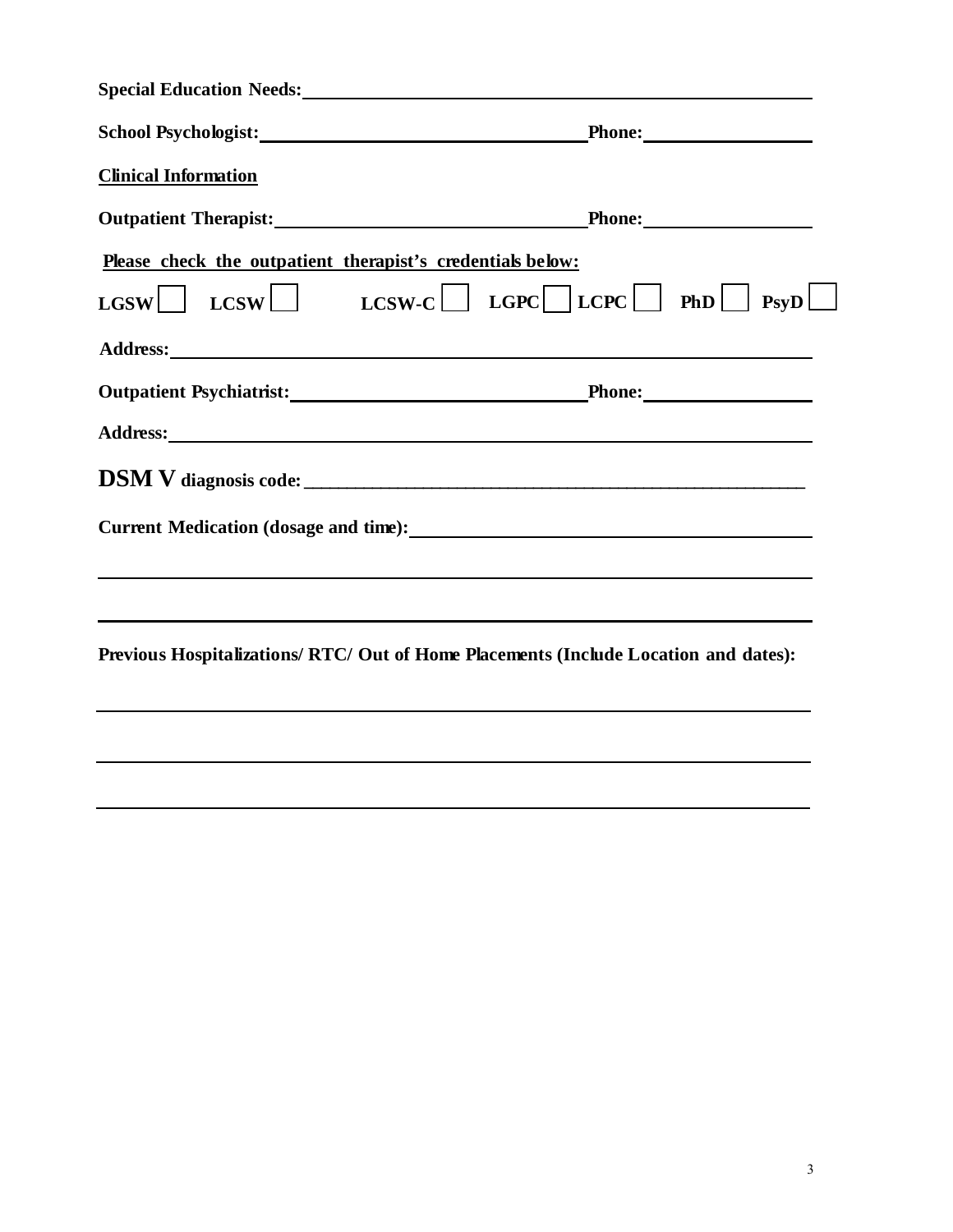## **Presenting Problems (Please circle all that apply as well as frequency)**

**Anger Management Mild Moderate Severe Frequency Frequency Frequency**

**Conflict resolution Peer conflict Suicidal ideation Mild Moderate Severe Mild Moderate Severe Mild Moderate Severe Frequency Frequency Frequency**

**Frequency Frequency Frequency**

**Poor daily routines Poor social Skills Homicidal ideation Mild Moderate Severe Frequency**

**Poor hygiene Neighborhood safety Homicidal attempts Frequency Frequency Frequency**

**Running away Breaking Curfew Physical aggression Mild Moderate Severe Mild Moderate Severe Mild Moderate Severe Frequency Example 2 Frequency Example 2 Frequency Example 2 Frequency Example 2 Frequency 2 Frequency 2 Frequency 2 Frequency 2 Frequency 2 Frequency 2 Frequency 2 Frequency 2 Frequency 2 Frequency 2 Frequency 2 Frequency** 

**Frequency Frequency Frequency**

**Sexual abuse Suspected Physical abuse suspected DSS involvement**

**Sexual abuse confirmed Physical abuse confirmed Impulsive Mild Moderate Severe Mild Moderate Severe Mild Moderate Severe Explain Frequency Frequency**

**Parent/ family loss Property destruction Stealing Mild Moderate Severe Mild Moderate Severe Mild Moderate Severe Frequency Frequency Frequency Frequency Frequency** 

**Self-Injurious Abuse of pets Injury to others Mild Moderate Severe Mild Moderate Severe Mild Moderate Severe Frequency Frequency Frequency**

**Mild Moderate Severe Frequency**

**Sibling Conflict Mild Moderate Severe**

**School refusal Medication compliance Suicide attempts**

**Mild Moderate Severe Frequency**

**Sexualized behaviors Drug use Verbal aggression**

**Mild Moderate Severe Mild Moderate Severe Mild Moderate Severe** Explain **Frequency Frequency Frequency Frequency** 

**Fighting Firearms in the home Fire Setting Mild Moderate Severe Explain**

**Parent/child conflict Mild Moderate Severe**

**Mild Moderate Severe Mild Moderate Severe Mild Moderate Severe**

**Mild Moderate Severe Frequency**

**Mild Moderate Severe Mild Moderate Severe Mild Moderate Severe**

**Mild Moderate Severe Mild Moderate Severe Mild Moderate Severe**

**Mild Moderate Severe Frequency**